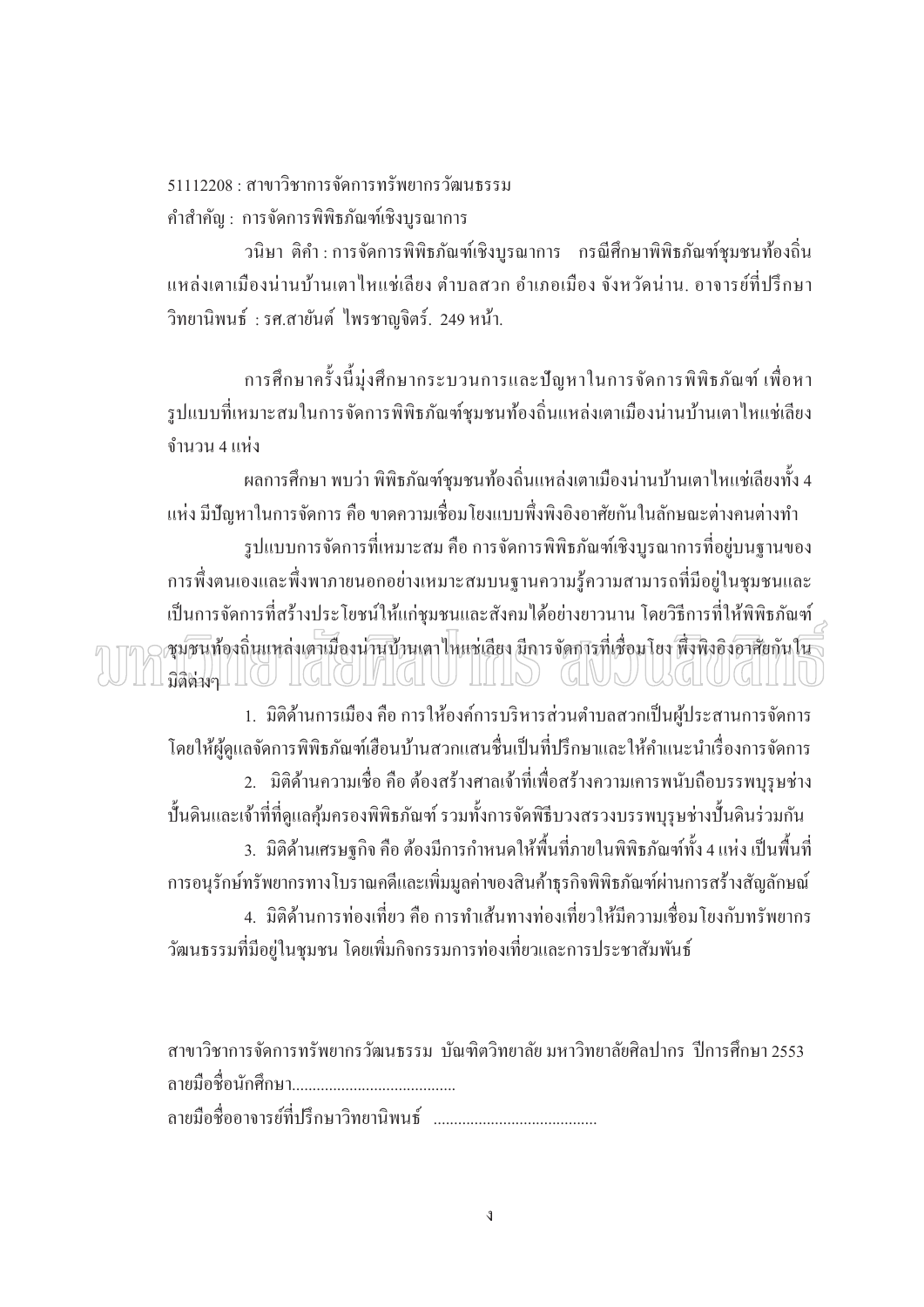## 51112208 : MAJOR : CULTURAL RESOURCE MANAGEMENT KEY WORD : INTEGRATIVE MANAGEMENT OF MUSEUM VANISA TIKAM : INTEGRATIVE MANAGEMENT OF LOCAL - COMMUNITY MUSEUMS AT BAN TAO HAI JAE-LIANG KILN SITES, NAN PROVINCE. THESIS ADVISOR : ASSOC. PROF. SAYAN PRAICHARNJIT. 249 pp.

This study is aimed to identify difficulties and design an appropriate model for the management of 4 local-community museums related to ancient ceramic kiln sites known as Ban Tao Hai Jae-Liang in Nan province.

Preliminary research indicates the existing management activities of the studied museums are separated from each others and that creates much difficulties on the conservation of archaeological site and maintenance of museums

The appropriate model of management to overcome such difficulties is an **Integrative Management. Following the integratve management model,** all 4 museums should operate their museum activities interdependently based on local wisdom and tried to cooperate with external organizations in various dimension including :-

- 1. Political dimension, is to cooperate with the Suak Sub-District Administration with the supervision of Heun Ban Suak Saen Cheun Museum.
- 2. Mythical & belief dimension, local community should create and construct a spirit shrine to honor the ancient potters, protective spirit and arrange the worshiping ceremony regularly.
- 3. Economic dimension, is to highlight all 4 museums as archaeological preserve- $\geq$ areas, creating common identity and processing museum-based business.
- 4. Tourism dimension, is to create tourist program that link to all cultural resource available in community and arranging publication of new activities.  $\frac{1}{2}$

Program of cultural resource management Graduate School, Silpakorn University Academic Year 2010 Student's signature........................................ Thesis Advisor's signature........................................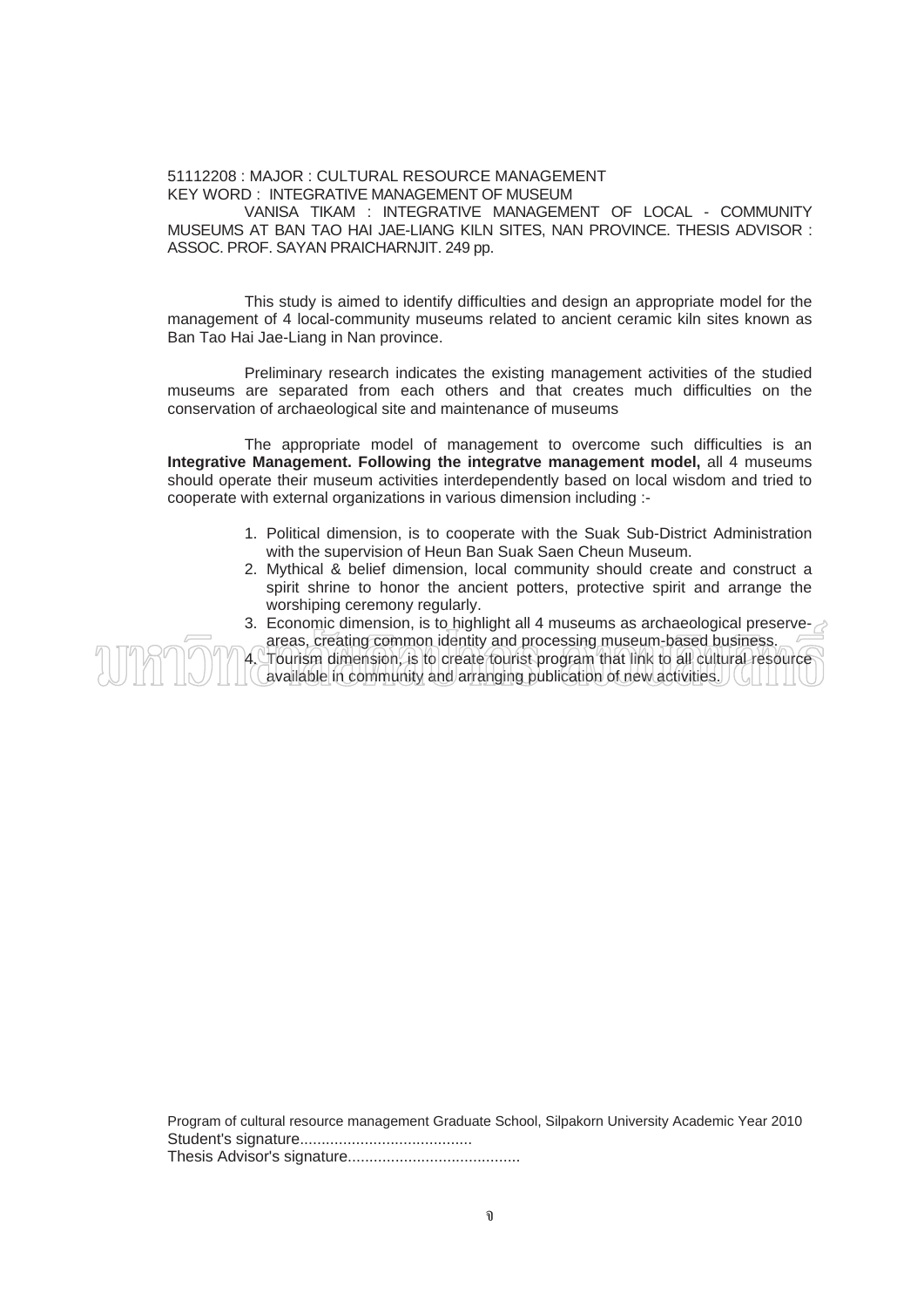## กิตติกรรมประกาศ

้วิทยานิพนธ์เล่มนี้มิอาจสำเร็จลุล่วงใด้ หากปราศจากความเมตตากรุณา ความเข้าใจ ้ความช่วยเหลือ การสนับสนุน และกำลังใจ จากผู้ที่รักและเคารพอย่างสูงหลายท่าน ที่ล้วนมี ้คุณูปการสำคัญ ซึ่งผู้ศึกษาขอน้อมระลึกถึง และกราบขอบพระคุณมา ณ โอกาสนี้

ขอกราบขอบพระคุณ รองศาสตราจารย์สายันต์ ใพรชาญจิตร์ อาจารย์ที่ปรึกษา ซึ่งได้ให้ ี แนวคิด ให้คำปรึกษา คำแนะนำ ชี้แนะแนวทาง ตลอดจนให้กำลังใจ และอดทนต่อความด้อย ี ประสบการณ์ ความรู้ของผู้ศึกษาเรื่อยมา กราบขอบพระคุณรองศาสตราจารย์สุรพล นาถะพินธุ ประธานกรรมการวิทยานิพนธ์ อาจารย์พิสิฐ เจริญวงศ์ กรรมการวิทยานิพนธ์ ที่สละเวลาอันมีค่าใน ึการอ่าน สอบ ขึ้แนะ ให้แนวคิด และร่วมขัดเกลาวิทยานิพนธ์เล่มนี้จนสำเร็จลุล่วงได้ รวมทั้ง ้คณาจารย์สาขาวิชาการจัดการทรัพยากรวัฒนธรรมทกท่าน ที่ได้ประสิทธิ์ประศาสตร์วิชาความร้ ด้านการจัดการทรัพยากรวัฒนธรรมให้มีอย่ในตัวผู้ศึกษาเรื่อยมา

ี ขอกราบขอบพระคณผ้ดแลจัดการพิพิธภัณฑ์เฮื้อนบ้านสวกแสนชื่น พิพิธภัณฑ์เตาเผาค่ บ้านบ่อสวก พิพิธภัณฑ์คงปู่ฮ่อและพิพิธภัณฑ์บ้านหนองโต้ม คนบ้านสวกพัฒนาและบ้านหนอง $\geq$ าส้ม ที่ใส่กรุณาเสียสละเวลาและออกน ต่อการบอกเล่าเรื่องราว ตอบคำถาม ที่สอยความรู้ของผู้ ศึกษา ขอกราบขอบพระคุณนายแพทย์บุญยงค์ วงค์รักมีตร ที่ปรึกษาศูนย์ประสานงานประชาคม ้จังหวัดน่าน ที่ให้ความรู้ ความเข้าใจเกี่ยวกับกระบวนการจัดการและรูปแบบการจัดการพิพิธภัณฑ์ ี่ ชุมชนท้องถิ่นแหล่งเตาเมืองน่านบ้านเตาใหแช่เลียง ขอกราบขอบพระคุณนายกนรินทร์ เหล่า ้อารยะ นายกองค์การบริหารส่วนจังหวัดน่าน นายกสนทร ธิเสนา นายกองค์การบริหารส่วนตำบล ี่ สวก เจ้าหน้าที่องค์การบริหารส่วนตำบลสวก เจ้าหน้าที่สำนักงานวัฒนธรรมจังหวัดน่าน เจ้าหน้าที่ ี สำนักงานศิลปากรที่ 7 น่าน เจ้าหน้าที่ศูนย์ประสานงานประชาคมจังหวัดน่าน และผู้ที่เข้ามาเยี่ยม ึชมพิพิธภัณฑ์ชุมชนท้องถิ่นแหล่งเตาเมืองน่านบ้านเตาใหแช่เลียง ที่ได้กรุณาเสียสละเวลาและ ้อดทน ต่อการบอกเล่าเรื่องราว เสนอรูปแบบการจัดการพิพิธภัณฑ์ชุมชนท้องถิ่นแหล่งเตาเมืองน่าน บ้านเตาใหแช่เลียงที่เหมาะสมและตอบคำถามที่ด้อยความรู้ของผู้ศึกษา

้กราบขอบพระคุณพี่ขวัญ ที่มีนามว่า คุณจีรวรรณ ศรีหนูสุด ผู้ที่คอยให้คำปรึกษา ชี้แนะ ์ แนวทาง คอยเตือนสติและให้กำลังในยามที่ท้อแท้ เข้าใจ ช่วยเหลือในการลงพื้นที่เก็บข้อมูล อดทน ้ต่อความเครียด คอยช่วยเหลืออย่างเต็มที่ เต็มใจตลอดเวลา ขอบคุณน้องก้อย เบญจวดี ศรีหนูสุด น้องสาวพี่ขวัญ ที่คอยอดทนต่อความเครียด ให้กำลังใจ คอยช่วยเหลืออย่างเต็มใจ มีกิจกรรมที่สร้าง ให้เกิดความสนุกสนานอยู่ตลอดเวลาในช่วงที่เครียด ซึ่งทำให้ผู้ศึกษา อบอุ่นใจ มีกำลังใจ และรู้สึก ว่าโชคดีที่ได้มีโอกาสพบเจอ สองพี่น้องครอบครัวศรีหนูสุดที่แสนดีนี้